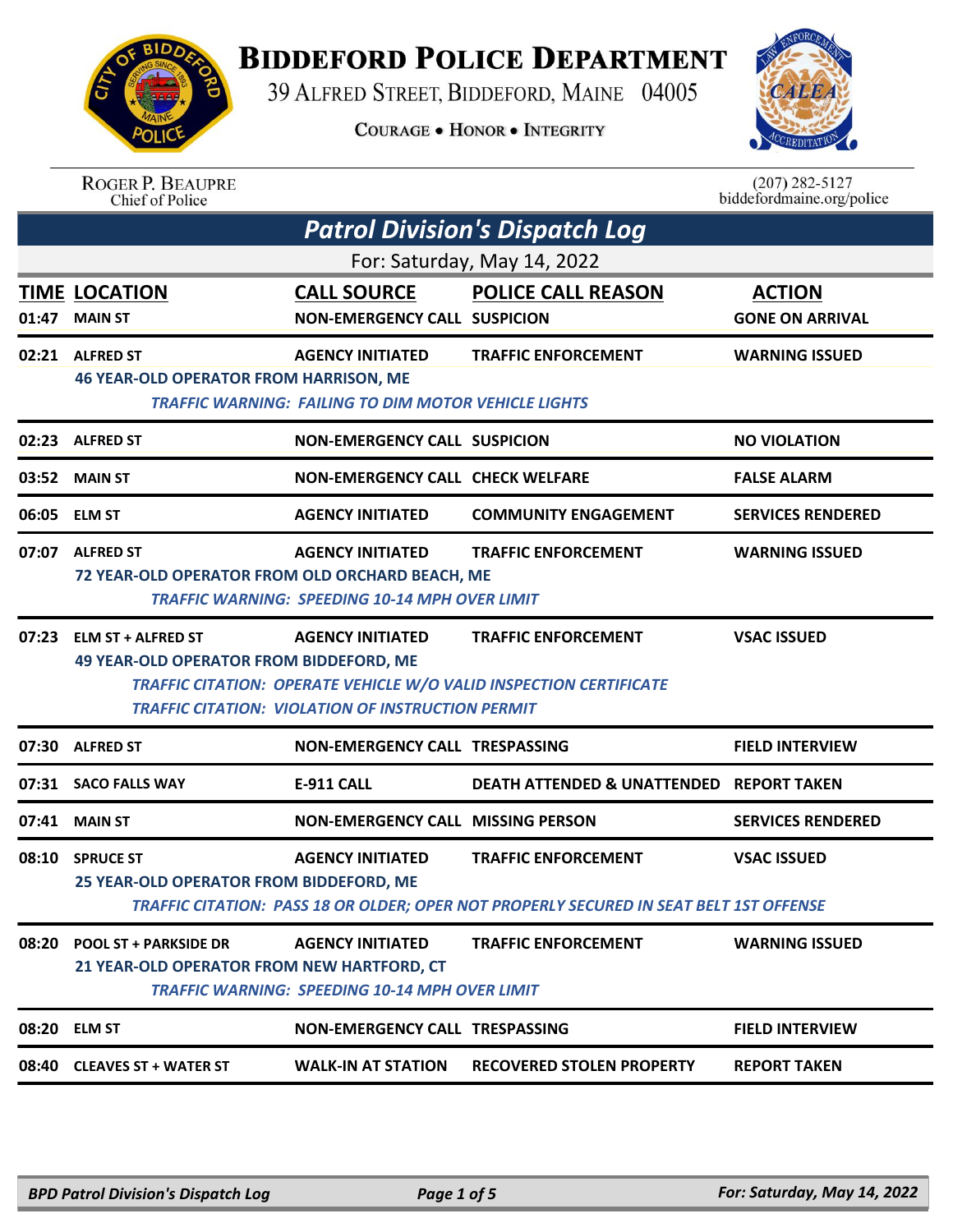|       | <b>TIME LOCATION</b><br>08:42 KASON LN + GRANITE ST<br>33 YEAR-OLD OPERATOR FROM BIDDEFORD, ME | <b>CALL SOURCE</b><br><b>AGENCY INITIATED</b><br><b>TRAFFIC WARNING: SPEEDING 1-9 MPH OVER LIMIT</b> | <b>POLICE CALL REASON</b><br><b>TRAFFIC ENFORCEMENT</b>                                                              | <b>ACTION</b><br><b>WARNING ISSUED</b> |
|-------|------------------------------------------------------------------------------------------------|------------------------------------------------------------------------------------------------------|----------------------------------------------------------------------------------------------------------------------|----------------------------------------|
|       | 08:46 ELM ST                                                                                   | <b>AGENCY INITIATED</b>                                                                              | <b>SUSPICION</b>                                                                                                     | <b>REPORT TAKEN</b>                    |
|       | 09:24 ELM ST<br><b>CHARGE: OPERATE VEHICLE WITHOUT LICENSE</b>                                 | <b>AGENCY INITIATED</b>                                                                              | <b>OPERATING WITHOUT A LICENSE</b><br>DEFENDANT: HAROL DAVID PALACIO  AGE: 33  RESIDENT OF: BIDDEFORD, ME            | <b>SUMMONS ISSUED</b>                  |
|       | 09:46 ALFRED ST                                                                                | <b>NON-EMERGENCY CALL DRINKING IN PUBLIC</b>                                                         |                                                                                                                      | <b>GONE ON ARRIVAL</b>                 |
|       | 09:48 PARKVIEW CT                                                                              | <b>NON-EMERGENCY CALL CRIMINAL MISCHIEF</b>                                                          |                                                                                                                      | <b>REFERRED OTHER AGENCY</b>           |
| 09:53 | <b>MAINE TPKE + ALFRED ST</b>                                                                  | <b>NON-EMERGENCY CALL BOLO</b>                                                                       |                                                                                                                      | <b>NEGATIVE CONTACT</b>                |
|       | 09:56 HILL ST + WILLETT ST<br><b>30 YEAR-OLD OPERATOR FROM SACO, ME</b>                        | <b>AGENCY INITIATED</b>                                                                              | <b>TRAFFIC ENFORCEMENT</b><br>TRAFFIC CITATION: PASS 18 OR OLDER; OPER NOT PROPERLY SECURED IN SEAT BELT 1ST OFFENSE | <b>VSAC ISSUED</b>                     |
|       | 10:19 ALFRED ST + UNION ST<br>38 YEAR-OLD OPERATOR FROM CUMBERLAND, ME                         | <b>AGENCY INITIATED</b><br><b>TRAFFIC WARNING: SPEEDING 1-9 MPH OVER LIMIT</b>                       | <b>TRAFFIC ENFORCEMENT</b>                                                                                           | <b>WARNING ISSUED</b>                  |
|       | 10:21 SOUTH ST                                                                                 |                                                                                                      | NON-EMERGENCY CALL VEHICLE CRASH - POLICE ONLY                                                                       | <b>REPORT TAKEN</b>                    |
|       | 10:27 ALFRED ST + LAMBERT ST<br><b>35 YEAR-OLD OPERATOR FROM SANFORD, ME</b>                   | <b>AGENCY INITIATED</b><br><b>TRAFFIC WARNING: SPEEDING 10-14 MPH OVER LIMIT</b>                     | <b>TRAFFIC ENFORCEMENT</b>                                                                                           | <b>WARNING ISSUED</b>                  |
|       | 10:33 HILL ST                                                                                  | <b>E-911 CALL</b>                                                                                    | 911 MISUSE                                                                                                           | <b>DISPATCH HANDLED</b>                |
|       | 10:34 ALFRED ST<br>21 YEAR-OLD OPERATOR FROM LYMAN, ME                                         | <b>AGENCY INITIATED</b><br><b>TRAFFIC WARNING: MOTOR VEHICLE FOLLOWING TOO CLOSE</b>                 | <b>TRAFFIC ENFORCEMENT</b>                                                                                           | <b>WARNING ISSUED</b>                  |
|       | 10:41 WENTWORTH ST                                                                             |                                                                                                      | NON-EMERGENCY CALL MENTAL ILLNESS CASES                                                                              | <b>SERVICES RENDERED</b>               |
|       | <b>10:43 WEST ST</b><br>31 YEAR-OLD OPERATOR FROM BIDDEFORD, ME                                | <b>AGENCY INITIATED</b><br><b>TRAFFIC WARNING: SPEEDING 10-14 MPH OVER LIMIT</b>                     | <b>TRAFFIC ENFORCEMENT</b>                                                                                           | <b>WARNING ISSUED</b>                  |
|       | 10:57 WENTWORTH ST                                                                             |                                                                                                      | <b>NON-EMERGENCY CALL MENTAL ILLNESS CASES</b>                                                                       | <b>DISPATCH HANDLED</b>                |
|       | 11:11 ALFRED ST + POOL ST                                                                      | <b>E-911 CALL</b>                                                                                    | 911 MISUSE                                                                                                           | <b>DISPATCH HANDLED</b>                |
|       | 11:17 WEST ST<br>77 YEAR-OLD OPERATOR FROM ARUNDEL, ME                                         | <b>AGENCY INITIATED</b><br><b>TRAFFIC WARNING: SPEEDING 10-14 MPH OVER LIMIT</b>                     | <b>TRAFFIC ENFORCEMENT</b>                                                                                           | <b>WARNING ISSUED</b>                  |
|       | 11:26 WEST ST + WENDELL AVE<br><b>46 YEAR-OLD OPERATOR FROM SCARBOROUGH, ME</b>                | <b>AGENCY INITIATED</b>                                                                              | <b>TRAFFIC ENFORCEMENT</b><br>TRAFFIC WARNING: OPERATE VEHICLE W/O VALID INSPECTION CERTIFICATE                      | <b>WARNING ISSUED</b>                  |

*BPD Patrol Division's Dispatch Log Page 2 of 5 For: Saturday, May 14, 2022*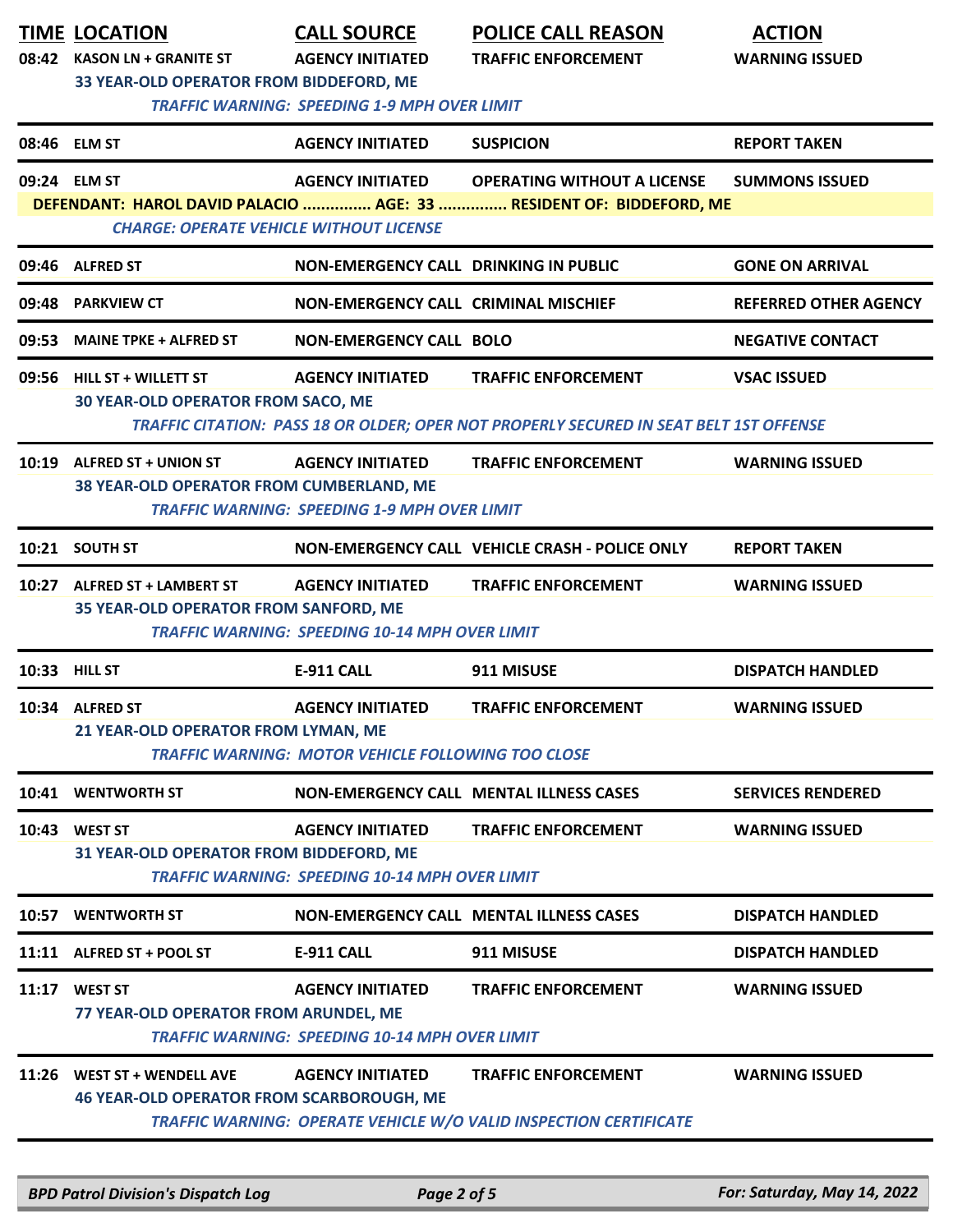|       | <b>TIME LOCATION</b><br>12:28 SOUTH ST<br>75 YEAR-OLD OPERATOR FROM BIDDEFORD, ME                                                                                                                                                                                                                 | <b>CALL SOURCE</b><br><b>AGENCY INITIATED</b>                                     | <b>POLICE CALL REASON</b><br><b>TRAFFIC ENFORCEMENT</b>                                                 | <b>ACTION</b><br><b>VSAC ISSUED</b> |  |  |
|-------|---------------------------------------------------------------------------------------------------------------------------------------------------------------------------------------------------------------------------------------------------------------------------------------------------|-----------------------------------------------------------------------------------|---------------------------------------------------------------------------------------------------------|-------------------------------------|--|--|
|       | 12:43 SOUTH ST                                                                                                                                                                                                                                                                                    | <b>TRAFFIC CITATION: SPEEDING 15-19 MPH OVER LIMIT</b><br><b>AGENCY INITIATED</b> | <b>BOLO</b>                                                                                             | <b>NEGATIVE CONTACT</b>             |  |  |
|       | 12:45 SOUTH ST<br><b>40 YEAR-OLD OPERATOR FROM BIDDEFORD, ME</b>                                                                                                                                                                                                                                  | <b>AGENCY INITIATED</b><br><b>TRAFFIC CITATION: SPEEDING 10-14 MPH OVER LIMIT</b> | <b>TRAFFIC ENFORCEMENT</b><br>TRAFFIC CITATION: USE OF HANDHELD DEVICE WHILE OPERATING MV (1ST OFFENSE) | <b>VSAC ISSUED</b>                  |  |  |
|       | 13:00 SOUTH ST<br>54 YEAR-OLD OPERATOR FROM LYMAN, ME                                                                                                                                                                                                                                             | <b>AGENCY INITIATED</b><br><b>TRAFFIC WARNING: SPEEDING 10-14 MPH OVER LIMIT</b>  | <b>TRAFFIC ENFORCEMENT</b>                                                                              | <b>WARNING ISSUED</b>               |  |  |
|       | 13:06 SOUTH ST<br><b>66 YEAR-OLD OPERATOR FROM BIDDEFORD, ME</b>                                                                                                                                                                                                                                  | <b>AGENCY INITIATED</b><br><b>TRAFFIC WARNING: SPEEDING 10-14 MPH OVER LIMIT</b>  | <b>TRAFFIC ENFORCEMENT</b>                                                                              | <b>WARNING ISSUED</b>               |  |  |
|       | 13:15 SOUTH ST<br>32 YEAR-OLD OPERATOR FROM LYMAN, ME                                                                                                                                                                                                                                             | <b>AGENCY INITIATED</b><br><b>TRAFFIC CITATION: SPEEDING 10-14 MPH OVER LIMIT</b> | <b>TRAFFIC ENFORCEMENT</b><br><b>TRAFFIC CITATION: FAILING TO PRODUCE EVIDENCE OF VEHICLE INSURANCE</b> | <b>VSAC ISSUED</b>                  |  |  |
|       | 13:26 SOUTH ST<br>36 YEAR-OLD OPERATOR FROM WEYMOUTH, MA                                                                                                                                                                                                                                          | <b>AGENCY INITIATED</b><br><b>TRAFFIC WARNING: SPEEDING 10-14 MPH OVER LIMIT</b>  | <b>TRAFFIC ENFORCEMENT</b>                                                                              | <b>WARNING ISSUED</b>               |  |  |
|       | 13:32 SOUTH ST + RIVER RD<br>16 YEAR-OLD OPERATOR FROM ARUNDEL, ME                                                                                                                                                                                                                                | <b>AGENCY INITIATED</b><br><b>TRAFFIC WARNING: SPEEDING 1-9 MPH OVER LIMIT</b>    | <b>TRAFFIC ENFORCEMENT</b>                                                                              | <b>WARNING ISSUED</b>               |  |  |
| 13:39 | <b>SOUTH ST</b><br>25 YEAR-OLD OPERATOR FROM FALMOUTH, ME                                                                                                                                                                                                                                         | <b>AGENCY INITIATED</b><br><b>TRAFFIC WARNING: SPEEDING 10-14 MPH OVER LIMIT</b>  | <b>TRAFFIC ENFORCEMENT</b>                                                                              | <b>WARNING ISSUED</b>               |  |  |
|       | 13:51 HIGH ST                                                                                                                                                                                                                                                                                     |                                                                                   | NON-EMERGENCY CALL ATTEMPTED/THREATENED SUICIDE SERVICES RENDERED                                       |                                     |  |  |
|       | 14:01 WENTWORTH ST                                                                                                                                                                                                                                                                                |                                                                                   | NON-EMERGENCY CALL MENTAL ILLNESS CASES                                                                 | <b>DISPATCH HANDLED</b>             |  |  |
|       | 14:02 GEORGE ST                                                                                                                                                                                                                                                                                   | NON-EMERGENCY CALL ANIMAL COMPLAINT                                               |                                                                                                         | <b>SERVICES RENDERED</b>            |  |  |
|       | 14:22 BOULDER WAY                                                                                                                                                                                                                                                                                 | <b>NON-EMERGENCY CALL BOLO</b>                                                    |                                                                                                         | <b>SERVICES RENDERED</b>            |  |  |
|       | <b>ARREST(S) MADE</b><br>15:06 POOL ST + ALFRED ST<br>NON-EMERGENCY CALL WARRANT ARREST<br>DEFENDANT: KYLA T BOATWRIGHT  AGE: 30  RESIDENT OF: SACO, ME<br><b>CHARGE: VIOLATING CONDITION OF RELEASE</b><br><b>CHARGE: WARRANT ARREST</b><br><b>CHARGE: UNLAWFUL POSSESSION OF SCHEDULED DRUG</b> |                                                                                   |                                                                                                         |                                     |  |  |
| 15:31 | <b>MAIN ST + ELM ST</b>                                                                                                                                                                                                                                                                           | <b>RADIO</b>                                                                      | <b>CHECK WELFARE</b>                                                                                    | <b>SERVICES RENDERED</b>            |  |  |
|       | 15:36 HILLS BEACH RD                                                                                                                                                                                                                                                                              | <b>NON-EMERGENCY CALL POLICE INFO</b>                                             |                                                                                                         | <b>NO ACTION REQUIRED</b>           |  |  |
|       | For: Saturday, May 14, 2022<br><b>BPD Patrol Division's Dispatch Log</b><br>Page 3 of 5                                                                                                                                                                                                           |                                                                                   |                                                                                                         |                                     |  |  |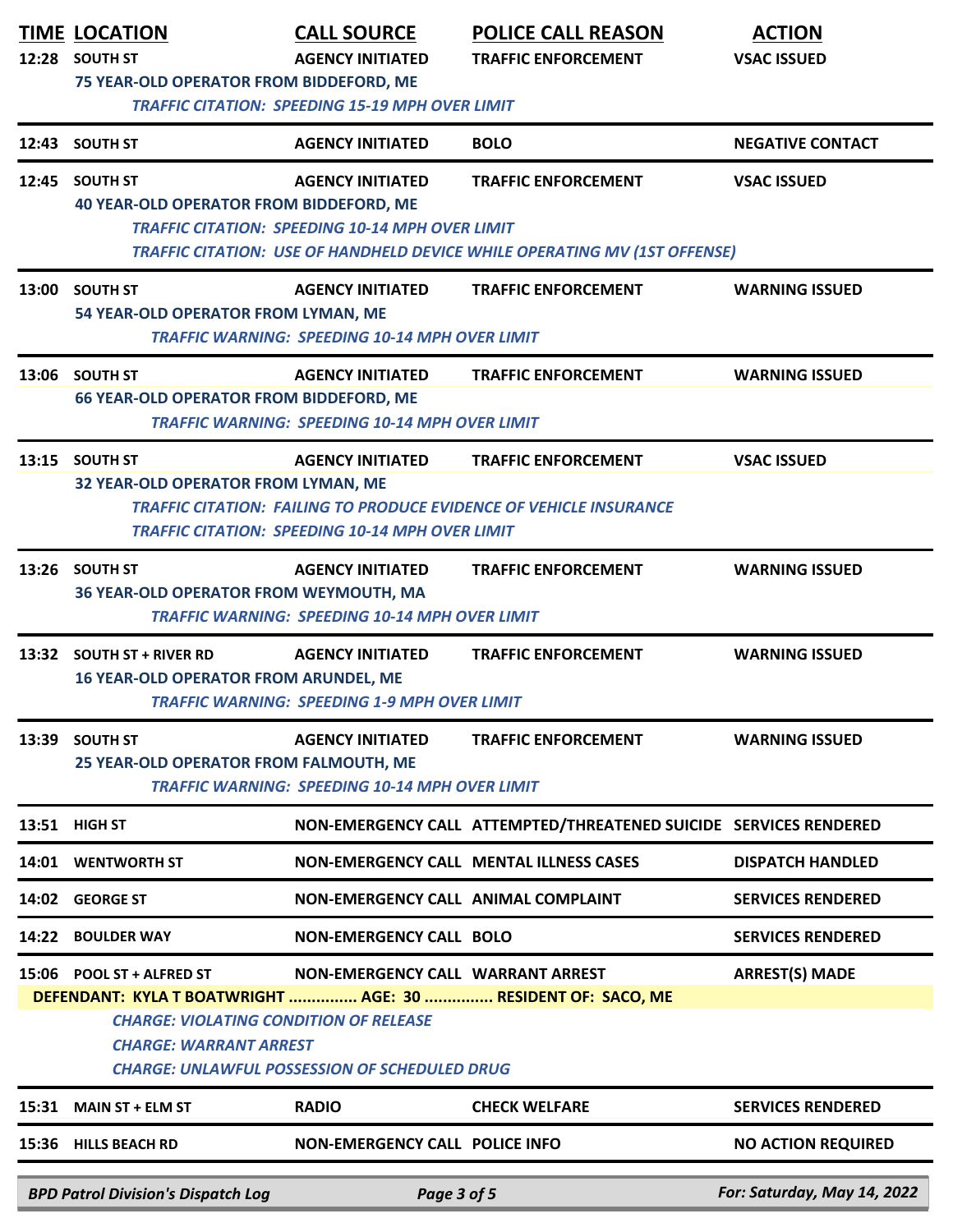|       | <b>TIME LOCATION</b><br>15:41 BOULDER WAY                                                                                                                                                                                                                                                        | <b>CALL SOURCE</b>                                                                                                                        | <b>POLICE CALL REASON</b><br>NON-EMERGENCY CALL VEHICLE CRASH - POLICE ONLY                             | <b>ACTION</b><br><b>REPORT TAKEN</b> |  |
|-------|--------------------------------------------------------------------------------------------------------------------------------------------------------------------------------------------------------------------------------------------------------------------------------------------------|-------------------------------------------------------------------------------------------------------------------------------------------|---------------------------------------------------------------------------------------------------------|--------------------------------------|--|
| 15:49 | <b>HILLS BEACH RD</b>                                                                                                                                                                                                                                                                            | <b>AGENCY INITIATED</b>                                                                                                                   | <b>COMMUNITY ENGAGEMENT</b>                                                                             | <b>SERVICES RENDERED</b>             |  |
| 16:16 | <b>BEACH HOUSE LN</b>                                                                                                                                                                                                                                                                            | <b>AGENCY INITIATED</b>                                                                                                                   | <b>COMMUNITY ENGAGEMENT</b>                                                                             | <b>SERVICES RENDERED</b>             |  |
| 16:35 | <b>BEACH AVE</b>                                                                                                                                                                                                                                                                                 | <b>AGENCY INITIATED</b>                                                                                                                   | <b>COMMUNITY ENGAGEMENT</b>                                                                             | <b>SERVICES RENDERED</b>             |  |
|       | 16:46 ALFRED ST<br>28 YEAR-OLD OPERATOR FROM BIDDEFORD, ME                                                                                                                                                                                                                                       | <b>AGENCY INITIATED</b>                                                                                                                   | <b>TRAFFIC ENFORCEMENT</b><br>TRAFFIC WARNING: OPERATE VEHICLE W/O VALID INSPECTION CERTIFICATE         | <b>WARNING ISSUED</b>                |  |
|       | <b>16:46 FORTUNES ROCKS RD</b>                                                                                                                                                                                                                                                                   | <b>AGENCY INITIATED</b>                                                                                                                   | <b>COMMUNITY ENGAGEMENT</b>                                                                             | <b>SERVICES RENDERED</b>             |  |
|       | 16:50 ALFRED ST                                                                                                                                                                                                                                                                                  | <b>NON-EMERGENCY CALL ALARM - POLICE</b>                                                                                                  |                                                                                                         | <b>BUILDING CHECK/SECURE</b>         |  |
|       | <b>16:52 WENTWORTH ST</b>                                                                                                                                                                                                                                                                        | <b>NON-EMERGENCY CALL SUSPICION</b>                                                                                                       |                                                                                                         | <b>NEGATIVE CONTACT</b>              |  |
|       | 17:03 ALFRED ST + RAY ST                                                                                                                                                                                                                                                                         | <b>AGENCY INITIATED</b>                                                                                                                   | <b>OUT FOR FOLLOW UP</b>                                                                                | <b>SERVICES RENDERED</b>             |  |
|       | <b>ARREST(S) MADE</b><br>17:11 HILL ST<br><b>AGENCY INITIATED</b><br><b>WARRANT ARREST</b><br>DEFENDANT: GAGE CHET BARTON  AGE: 23  RESIDENT OF: SACO, ME<br><b>CHARGE: WARRANT ARREST</b><br><b>CHARGE: OPERATING AFTER LICENSE SUSPENSION</b><br><b>CHARGE: VIOLATING CONDITION OF RELEASE</b> |                                                                                                                                           |                                                                                                         |                                      |  |
| 17:37 | <b>MARBLEHEAD LN</b>                                                                                                                                                                                                                                                                             | <b>AGENCY INITIATED</b>                                                                                                                   | <b>COMMUNITY ENGAGEMENT</b>                                                                             | <b>SERVICES RENDERED</b>             |  |
|       | 18:13 SOUTH ST + VILLAGE LN<br>37 YEAR-OLD OPERATOR FROM BIDDEFORD, ME                                                                                                                                                                                                                           | <b>AGENCY INITIATED</b><br><b>TRAFFIC CITATION: FAILURE TO REGISTER VEHICLE</b><br><b>TRAFFIC CITATION: SPEEDING 20-24 MPH OVER LIMIT</b> | <b>TRAFFIC ENFORCEMENT</b>                                                                              | <b>VSAC ISSUED</b>                   |  |
|       | 18:32 ELM ST                                                                                                                                                                                                                                                                                     | <b>NON-EMERGENCY CALL THEFT</b>                                                                                                           |                                                                                                         | <b>SERVICES RENDERED</b>             |  |
| 18:40 | <b>ELM ST</b>                                                                                                                                                                                                                                                                                    | <b>NON-EMERGENCY CALL BOLO</b>                                                                                                            |                                                                                                         | <b>NEGATIVE CONTACT</b>              |  |
| 18:51 | <b>SKY HARBOR DR</b>                                                                                                                                                                                                                                                                             | <b>NON-EMERGENCY CALL BOLO</b>                                                                                                            |                                                                                                         | <b>NEGATIVE CONTACT</b>              |  |
|       | 19:24 POOL ST + HILLS BEACH RD<br>75 YEAR-OLD OPERATOR FROM BIDDEFORD, ME                                                                                                                                                                                                                        | <b>AGENCY INITIATED</b><br><b>TRAFFIC WARNING: SPEEDING 10-14 MPH OVER LIMIT</b>                                                          | <b>TRAFFIC ENFORCEMENT</b>                                                                              | <b>WARNING ISSUED</b>                |  |
| 19:39 | <b>ALFRED ST</b>                                                                                                                                                                                                                                                                                 | <b>WALK-IN AT STATION</b>                                                                                                                 | <b>ALL OTHER</b>                                                                                        | <b>SERVICES RENDERED</b>             |  |
|       | 19:41 ALFRED ST<br>39 YEAR-OLD OPERATOR FROM SHAPLEIGH, ME                                                                                                                                                                                                                                       | <b>AGENCY INITIATED</b>                                                                                                                   | <b>TRAFFIC ENFORCEMENT</b><br><b>TRAFFIC CITATION: OPERATE VEHICLE W/O VALID INSPECTION CERTIFICATE</b> | <b>VSAC ISSUED</b>                   |  |
|       | 19:42 ALFRED ST                                                                                                                                                                                                                                                                                  | <b>WALK-IN AT STATION</b>                                                                                                                 | <b>ARTICLES LOST/FOUND</b>                                                                              | <b>SERVICES RENDERED</b>             |  |
| 19:53 | <b>HIGH ST</b>                                                                                                                                                                                                                                                                                   | <b>RADIO</b>                                                                                                                              | <b>PAPERWORK</b>                                                                                        | <b>PAPERWORK SERVED</b>              |  |